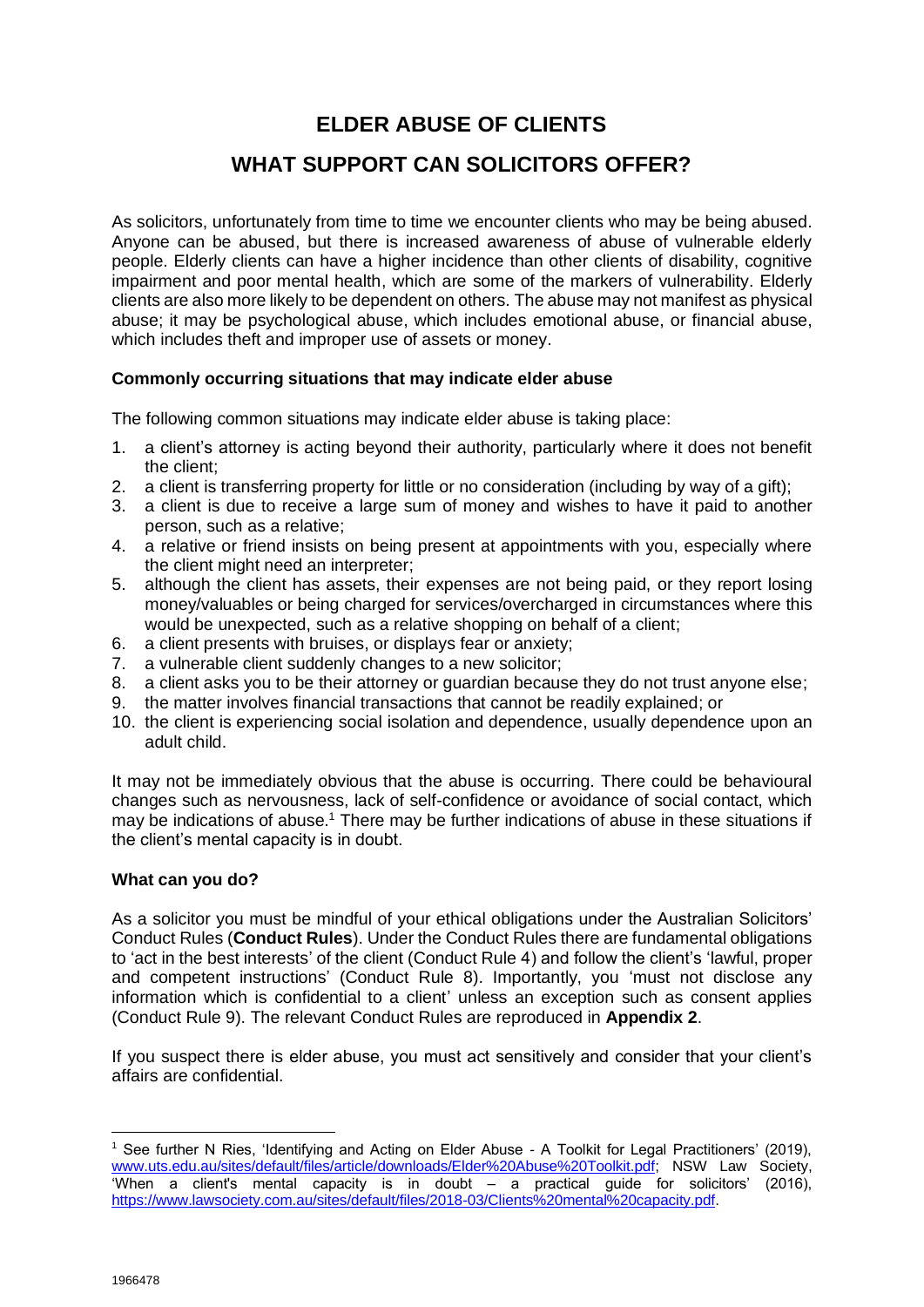The following steps may help you to help your client and any other solicitors involved:

- 1. If possible see the client in person and on their own.
- 2. If the client requests a support person, ensure that person has no interest in the transaction or issue.
- 3. Ensure that the client has mental capacity.<sup>2</sup>
- 4. Accept that your role is to provide advice but not to make decisions for the client.
- 5. Obtain consent from the client to notify a 'safe' person if you develop concerns that they are being abused.
- 6. Obtain the client's consent to provide information to a tribunal if someone makes an application for the appointment of a guardian or manager. Note that making such an application yourself could cause a conflict with the client's interests.
- 7. Be aware of agencies such as NCAT, the police and the Ageing and Disability Commission (**ADC**) and of the assistance they can provide. A contact list is set out in **Appendix 1**.
- 8. Consider providing the client with information on the abuse of older people and steps they can take. Downloadable resources, including factsheets and brochures, are available on the ADC, Seniors Rights Service, and Relationships Australia NSW websites.
- 9. Do not feel pressured to become a client's attorney, guardian or interpreter. This is not part of your role as a solicitor and may cause conflict with your client's interests. Understand the appropriate alternatives, for example a trustee company or a qualified interpreter.
- 10. Encourage the client, in appointing an attorney or guardian, to choose someone who:
	- is trustworthy, diligent, wise, responsible, prudent, confident and decisive;
	- is willing to act in the role:
	- has adequate time and availability to devote to the role; and
	- understands the client's needs and values.

In addition, an attorney should be capable of deciding on legal and financial issues, and a guardian should be capable of deciding on the client's personal issues. Finally, the attorney and guardian should be able to work with each other.

- 11. Be mindful of what you may disclose to a new solicitor about the client and their affairs. Typically, you will only be able to disclose information about the client if they have consented.
- 12. If you are asking for your client's file from their previous solicitor, provide clear and sufficient authority from your client to that solicitor for the file.

Further guidance is provided in the Scenarios set out in **Appendix 3**. Other options include calling the Law Society Ethics Helpline on 9926 0114 or seeking the guidance of the Ethics Committee. 3

<sup>&</sup>lt;sup>2</sup> See further NSW Law Society, 'When a client's mental capacity is in doubt: a practical guide for solicitor' (2016), https://www.lawsociety.com.au/sites/default/files/2018-03/Clients%20mental%20capacity.pdf.

<sup>3</sup> [www.lawsociety.com.au/practising-law-in-NSW/ethics-and-compliance/ethics/committee-guidance.](http://www.lawsociety.com.au/practising-law-in-NSW/ethics-and-compliance/ethics/committee-guidance)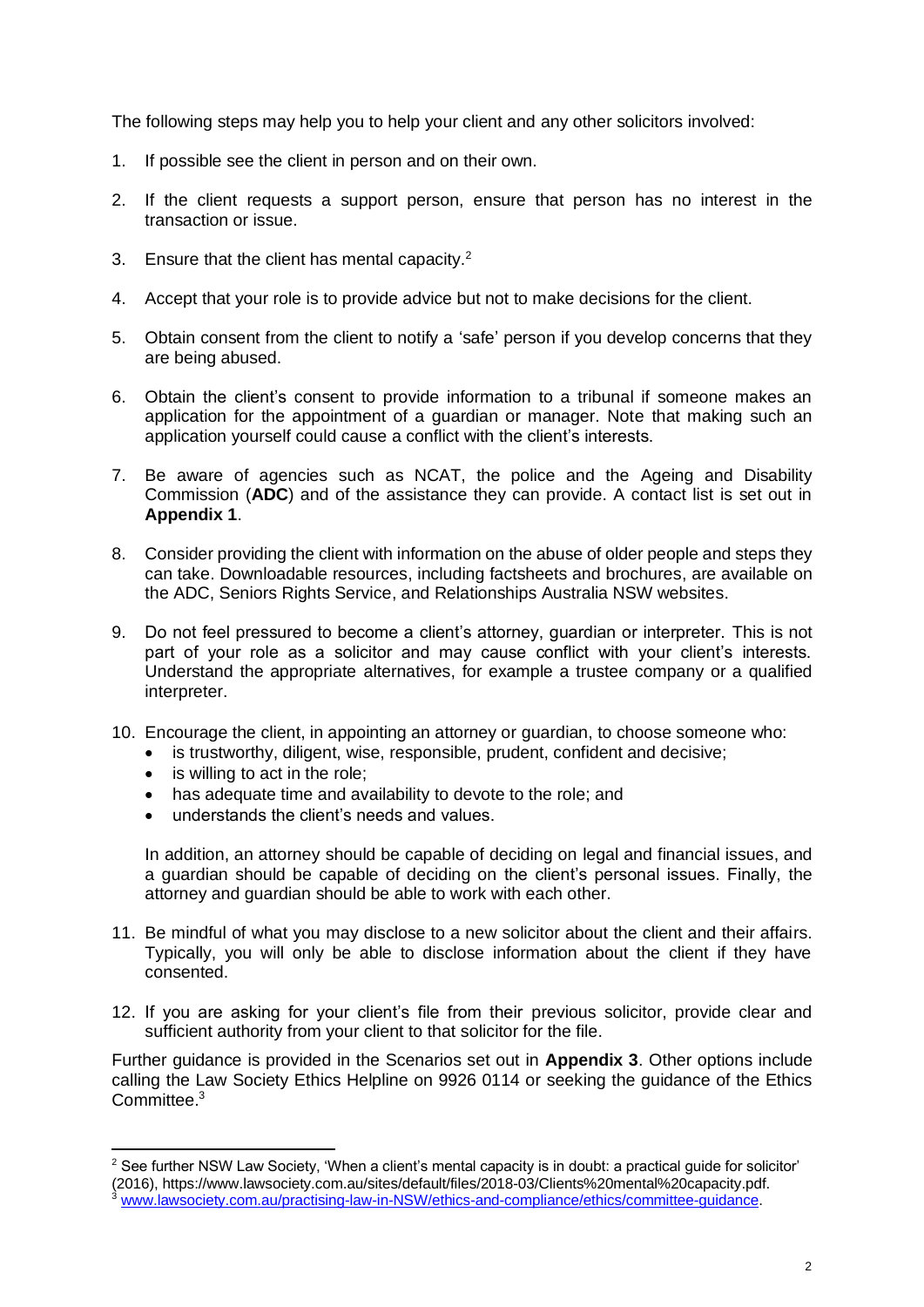## **APPENDIX 1 - Key contacts to obtain assistance for older people in relation to abuse, neglect or exploitation**

## **NSW Police**

For urgent assistance, call 000. The NSW Police Force also has Crime Prevention Officers (including some Aged Crime Prevention Officers) who can provide advice and assistance to people to improve their safety; and specialist officers, such as Domestic Violence Liaison Officers, to respond to specific issues.

## **NSW Ageing and Disability Commission**

The NSW Ageing and Disability Commission responds to inquiries and reports about adults with disability and older people in NSW who are subject to, or at risk of, abuse, neglect and exploitation. The ADC operates the Ageing and Disability Abuse Helpline, which provides information, advice, referrals and support, including guidance about steps that can be taken to improve the person's safety and welfare. The ADC can also make inquiries and investigate reports, and can take further action to safeguard the person. Anyone can contact the Helpline – callers do not have to make a report; they can opt just to obtain advice about options available to them. Callers can remain anonymous if they prefer.

Ageing and Disability Abuse Helpline: 1800 628 221 (Monday to Friday, 9am–5pm) Email: [NSWADC@adc.nsw.gov.au](mailto:NSWADC@adc.nsw.gov.au) Website: [www.adc.nsw.gov.au.](http://www.adc.nsw.gov.au/)

## **Seniors Rights Service**

The Seniors Rights Service is a community organisation that provides free and confidential telephone advice, aged care advocacy and support, legal advice, and education forums to seniors in NSW.

Telephone: 1800 424 079 (Monday to Friday, 9am–4.30pm) Email: [info@seniorsrightsservice.org.au](mailto:info@seniorsrightsservice.org.au) Website: [www.seniorsrightsservice.org.au.](http://www.seniorsrightsservice.org.au/)

## **Relationships Australia NSW**

Relationships Australia provides a range of services, including counselling and the Let's Talk Elder Support and Mediation Service, which can help older people and their families to prevent or resolve conflict, make decisions, and plan for the future.

Telephone: 1300 364 277 Email [enquiries@ransw.org.au](mailto:enquiries@ransw.org.au) Website: [www.relationshipsnsw.org.au.](http://www.relationshipsnsw.org.au/)

## **Crisis support**

- **Lifeline** 24-hour crisis support and suicide prevention line. Telephone: 13 11 14; text 0477 13 11 14 (6pm – midnight) Website: [www.lifeline.org.au.](http://www.lifeline.org.au/)
- **1800 Respect –** national 24-hour sexual assault and domestic family violence counselling service. Telephone: 1800 737 732 Website: [www.1800respect.org.au](http://www.1800respect.org.au/)
- **NSW Domestic Violence Line** 24-hour telephone crisis counselling and referral service for women. Telephone: 1800 65 64 63 Website: [www.facs.nsw.gov.au/domestic-violence/helpline.](http://www.facs.nsw.gov.au/domestic-violence/helpline)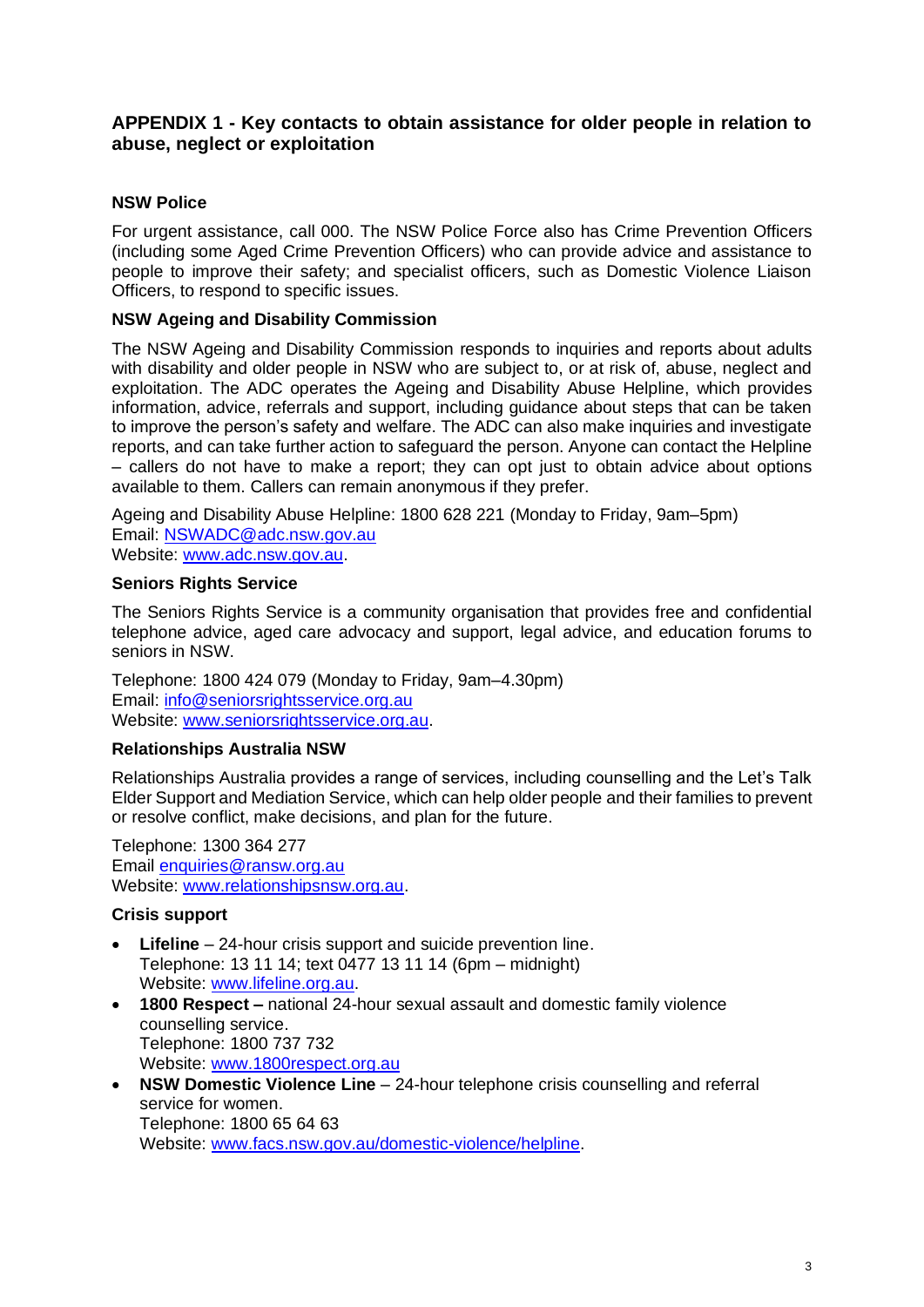## **APPENDIX 2 - Legal Profession Uniform Law Australian Solicitors' Conduct Rules 2015 (extracts)**

## **4. Other fundamental ethical duties**

- **4.1.** A solicitor must also:
	- 4.1.1. act in the best interests of a client in any matter in which the solicitor represents the client,
	- 4.1.2. be honest and courteous in all dealings in the course of legal practice,
	- 4.1.3. deliver legal services competently, diligently and as promptly as reasonably possible,
	- 4.1.4. avoid any compromise to their integrity and professional independence, and
	- 4.1.5. comply with these Rules and the law.

## **8. Client instructions**

**8.1.** A solicitor must follow a client's lawful, proper and competent instructions.

#### **9. Confidentiality**

- **9.1.** A solicitor must not disclose any information which is confidential to a client and acquired by the solicitor during the client's engagement to any person who is not:
	- 9.1.1. a solicitor who is a partner, principal, director, or employee of the solicitor's law practice, or
	- 9.1.2. a barrister or an employee of, or person otherwise engaged by, the solicitor's law practice or by an associated entity for the purposes of delivering or administering legal services in relation to the client.

EXCEPT as permitted in Rule 9.2.

- **9.2.** A solicitor may disclose information which is confidential to a client if:
	- 9.2.1. the client expressly or impliedly authorises disclosure,
	- 9.2.2. the solicitor is permitted or is compelled by law to disclose,
	- 9.2.3. the solicitor discloses the information in a confidential setting, for the sole purpose of obtaining advice in connection with the solicitor's legal or ethical obligations,
	- 9.2.4. the solicitor discloses the information for the sole purpose of avoiding the probable commission of a serious criminal offence,
	- 9.2.5. the solicitor discloses the information for the purpose of preventing imminent serious physical harm to the client or to another person, or
	- 9.2.6. the information is disclosed to the insurer of the solicitor, law practice or associated entity.

#### **12. Conflict concerning a solicitor's own interests**

**12.1.** A solicitor must not act for a client where there is a conflict between the duty to serve the best interests of a client and the interests of the solicitor or an associate of the solicitor, except as permitted by this Rule.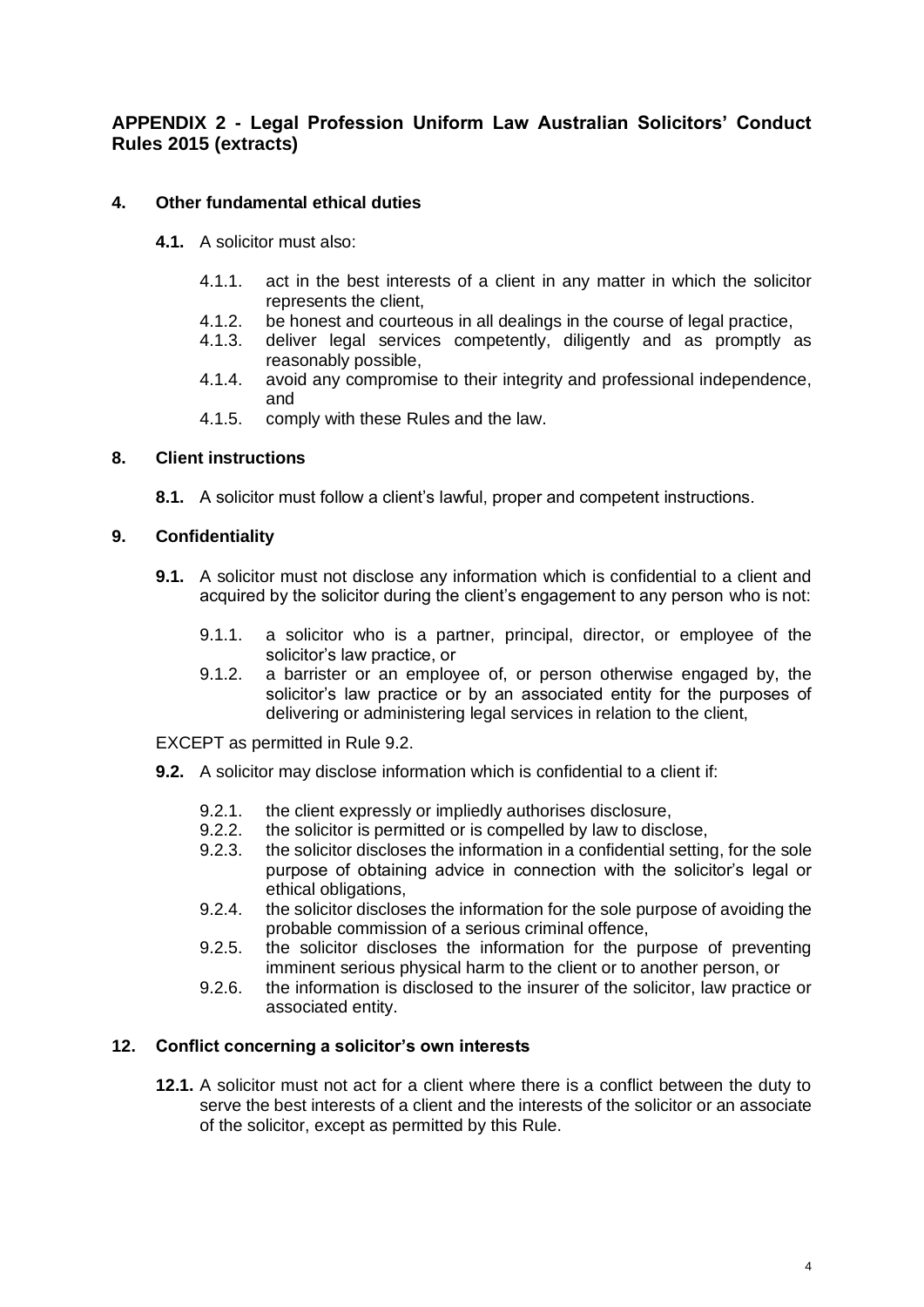## **14. Client documents**

- **14.1.** A solicitor with designated responsibility for a client's matter, must ensure that, upon completion or termination of the law practice's engagement:
	- 14.1.1. the client or former client, or
	- 14.1.2. another person authorised by the client or former client, is given any client documents, (or if they are electronic documents copies of those documents), as soon as reasonably possible when requested to do so by the client, unless there is an effective lien.
- **14.2.** A solicitor or law practice may destroy client documents after a period of 7 years has elapsed since the completion or termination of the engagement, except where there are client instructions or legislation to the contrary.

## **33. Communication with another solicitor's client**

- **33.1.** A solicitor must not deal directly with the client or clients of another practitioner unless:
	- 33.1.1. the other practitioner has previously consented,
	- 33.1.2. the solicitor believes on reasonable grounds that:
		- (i) the circumstances are so urgent as to require the solicitor to do so, and
		- (ii) the dealing would not be unfair to the opponent's client,
	- 33.1.3. the substance of the dealing is solely to enquire whether the other party or parties to a matter are represented and, if so, by whom, or
	- 33.1.4. there is notice of the solicitor's intention to communicate with the other party or parties, but the other practitioner has failed, after a reasonable time, to reply and there is a reasonable basis for proceeding with contact.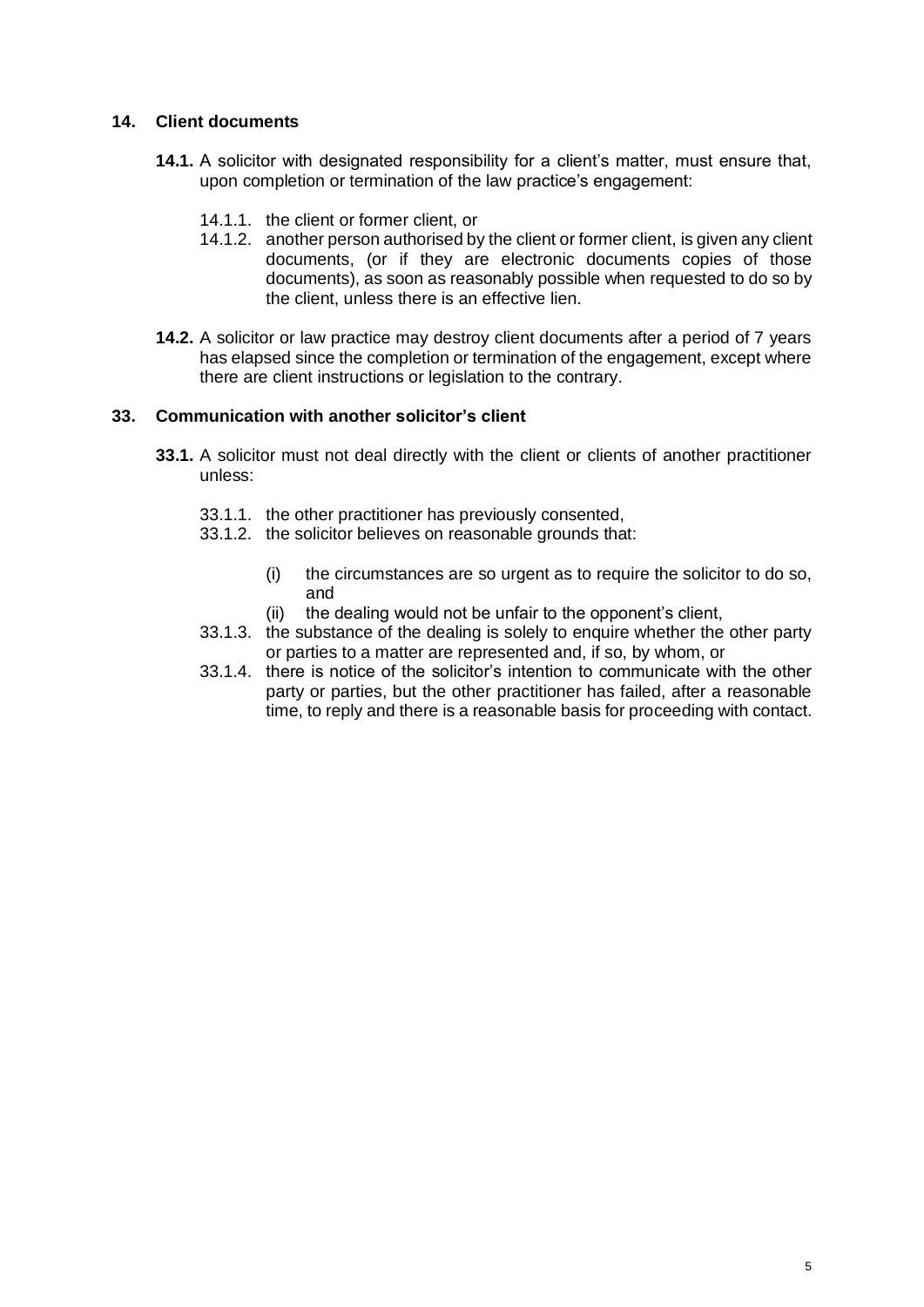# **APPENDIX 3 - Scenarios**

## **Scenario 1**

A long-standing client, who is elderly and widowed with two adult children, comes to see you to update an enduring power of attorney. The previous EPOA appointed both children to act jointly and has been in place for many years without any issues. On this occasion, the client is accompanied by their neighbour (who made the appointment on behalf of the client). The client seems frailer than usual and barely recognises you. You don't know what the client wants to do at this point.

You ask to see the client on their own, but the neighbour refuses to allow this, stating that they need to be there to support the client and explain the situation. You refuse to undertake any work if you cannot see the client on their own and you explain the reasoning behind this to the client and the neighbour. The neighbour convinces the client to leave your office.

Three days later, you receive an authority to release from another solicitor in relation to the previous EPOA.

#### Can you share your concerns with the new solicitor?

You must comply with your confidentiality obligation. While you may have concerns and believe the new solicitor should be alerted, you owe your client confidentiality in relation to their legal affairs. Unless one of the other exceptions to Conduct Rule 9 applies, it is the client's decision as to whether you may disclose information to their new solicitor.

If you are concerned about the validity of the authority on mental capacity grounds, remember that the new solicitor has had to do their own mental capacity assessment. They must not send an authority without their holding competent instructions.

Under Conduct Rule 14, the client is entitled to the client documents in their file. Generally, these documents would not include aide memoirs such as file notes, but on this point see *Wentworth v De Montfort* (1988) 15 NSWLR 348 per Young J.

#### What other action could you take?

You might want to try to talk to your former client. However, you would need to consider the no-contact rule as they are now another solicitor's client.

Contacting attorneys or other substitute decision makers may also raise issues of confidentiality. 4

#### What other action could you have taken?

There are steps that you could potentially take following your meeting with the client and the neighbour, and prior to becoming aware that another solicitor is acting. For example, you could attempt to separately contact the client (e.g. by telephone) to check on their situation. The conversation may provide an opportunity to gain their views and wishes; ascertain their current decision-making capacity; and provide information about options for obtaining assistance such as the Ageing and Disability Abuse Helpline. You should check that the client is alone and/or able to talk freely.

<sup>4</sup> See further NSW Law Society, 'When a client's mental capacity is in doubt – a practical guide for solicitors' (2016)[, https://www.lawsociety.com.au/sites/default/files/2018-03/Clients%20mental%20capacity.pdf.](https://www.lawsociety.com.au/sites/default/files/2018-03/Clients%20mental%20capacity.pdf)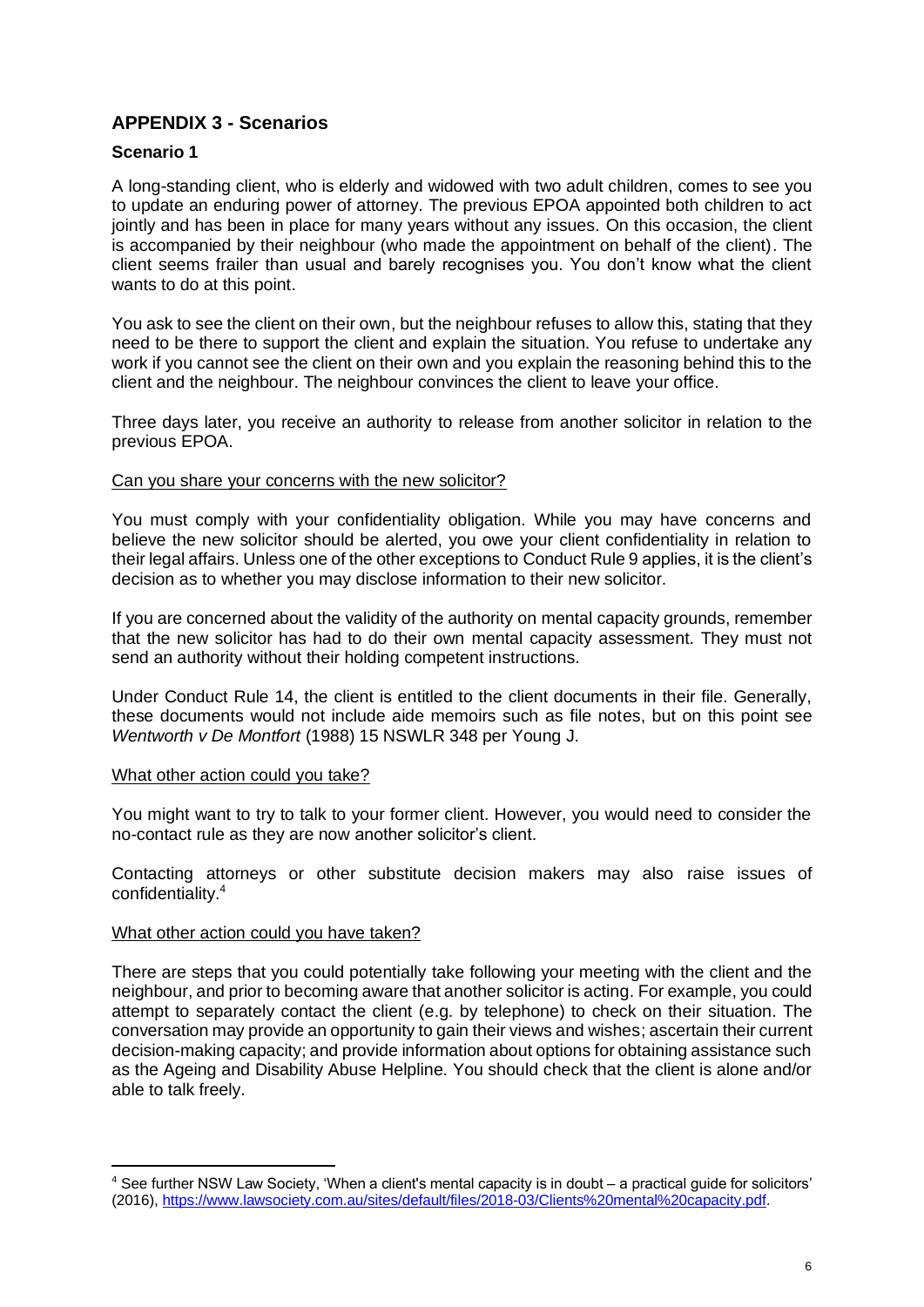## **Scenario 2**

A longstanding, elderly client, recently widowed, attends your office to ensure that their estate planning affairs are in order. They attend on their own and are as sharp as always.

During the course of the meeting, you become aware that the client's child has recently commenced living with them following the child's marriage breakdown. You are aware from previous interactions with the client that the child has some mental health issues and tends to become violent when they become angry. You are aware that the child has lashed out at their parent before, in one of their fits of rage. You notice some deep bruising on the client's arms. When you question the client about it, they open up to you and tell you that the child has been beating them. You strongly advise the client to contact the police and to obtain an ADVO against the child. The client refuses to do so. The client also mentions that the child took the client to another solicitor about two months ago for the purpose of transferring the client's property to the child. The client instructs you that they only agreed to the transfer because their child threatened to beat them up if they did not comply. The beating did not stop, however, despite this.

You conduct a title search and discover that the client's property is now in the child's name. The client is adamant that they do not want to do anything about the property and do not want to contact the police themselves, or have you do so, for fear of retribution on the part of the child and the client's fear of the child being in trouble with the law. You are concerned about the client's welfare in respect of the financial abuse and also the physical abuse.

#### Is the client's information able to be disclosed pursuant to an exception to Conduct Rule 9, such as Conduct Rule 9.2.4 or 9.2.5?

Two factors could be considered here. Firstly, relying on the exception in Conduct Rule 9.2.4 would involve consideration of whether there is evidence of a serious criminal offence. This is defined in the glossary to the Conduct Rules<sup>5</sup> as an indictable offence, whether or not it can be dealt with summarily. It would include, pursuant to the *Criminal Procedure Act 1986* (NSW), assault, larceny and fraud. The exception in Conduct Rule 9.2.5 might prove more accessible if you were satisfied that you had reasonable concerns about the client suffering deliberate physical violence as opposed to suffering an accident, such as a fall.

The second factor to consider, if you were satisfied that you may be able to rely on either of the exceptions in Conduct Rule 9.2.4 or Conduct Rule 9.2.5, is who/which agency would you disclose the information to. If you suspect that a serious criminal offence has been committed then you might consider contacting police. If you are seeking to rely on the exception in Conduct Rule 9.2.5, you might consider contacting police and/or the ADC. Section 13(4) of the *Ageing and Disability Commissioner Act 2019* (NSW), states that '[i]f a person, acting in good faith, makes a report to the Commissioner in accordance with this section, that person is not liable to any civil or criminal action, or any disciplinary action, for making the report.' This could be relevant, given that the ADC is required to refer to police any reports that may provide evidence of a criminal offence, and that your client has said they do not want that to happen.

<sup>5</sup> *Serious criminal offence* means an offence that is:

<sup>(</sup>a) an indictable offence against a law of the Commonwealth or any jurisdiction (whether or not the offence is or may be dealt with summarily),

<sup>(</sup>b) an offence against the law of another jurisdiction that would be an indictable offence against a law of this jurisdiction (whether or not the offence could be dealt with summarily if committed in this jurisdiction), or

<sup>(</sup>c) an offence against the law of a foreign country that would be an indictable offence against a law of the Commonwealth or this jurisdiction if committed in this jurisdiction (whether or not the offence could be dealt with summarily if committed in this jurisdiction).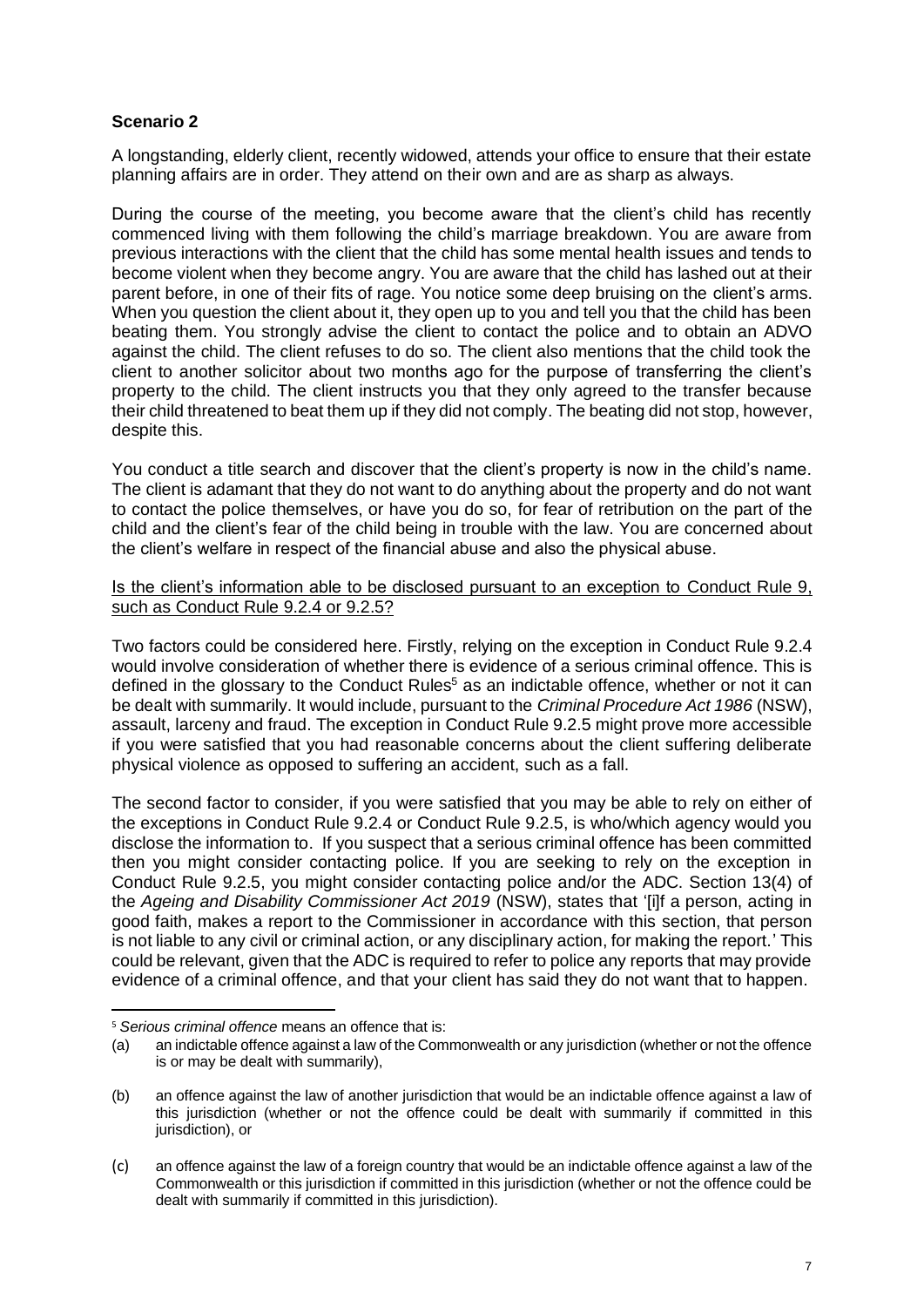#### Are you obliged to take that action?

The short answer is 'no'. The exceptions to the principle in Conduct Rule 9 are permissive not compulsive. As a solicitor, you are unlikely to fall foul of s 316 of the *Crimes Act 1900* (NSW) in not reporting the suspected abuse even if you considered it may amount to a serious criminal offence.<sup>6</sup>

#### Does the client's attitude towards not contacting the police affect your ability to disclose the information?

The exceptions under Conduct Rule 9 operate independently of each other.

However, the client's attitude may lead to a conflict of interest if you continue to act (Conduct Rule 12), particularly because your fiduciary duty would likely be to disclose that you made the contact.

Also, as with any other situation, you must have some reasonable support for your conclusion that abuse rather than accident is involved. This could be your own experience of elderly clients.

In the above scenario, there is no indication that any of the alleged conduct is accidental. In this case, the client has made disclosures to you that they have been physically assaulted by their child, including current/recent abuse, and they fear retribution by them.

#### What other action could you take?

Given the factors at play, it would be helpful to provide your client with information about the ADC and the assistance that can be provided to them by the ADC's Ageing and Disability Abuse Helpline. Among other things, the Helpline can: provide your client with information about options that are available to them; provide non-judgemental advice and support in relation to their situation; make referrals to support services (such as counselling support, inhome support); and let them know about other assistance that the ADC could provide. While your client may not currently be ready to make a report to the police or to take other action, they may be prepared to explore other options for improving their safety and circumstances. Noting that the client is concerned about retribution by their child (and the ADC is required to report potential criminal offences to police), it is important that the client knows they can choose to remain anonymous when they contact the Helpline.

<sup>6</sup> See further NSW Bar Association, 'Guidance for NSW barristers in the wake of the matter of Lawyer X' (2019), [https://nswbar.asn.au/the-bar-association/publications/inbrief/view/cdb25a7c087884e2216dfe14262d4ccd.](https://nswbar.asn.au/the-bar-association/publications/inbrief/view/cdb25a7c087884e2216dfe14262d4ccd)